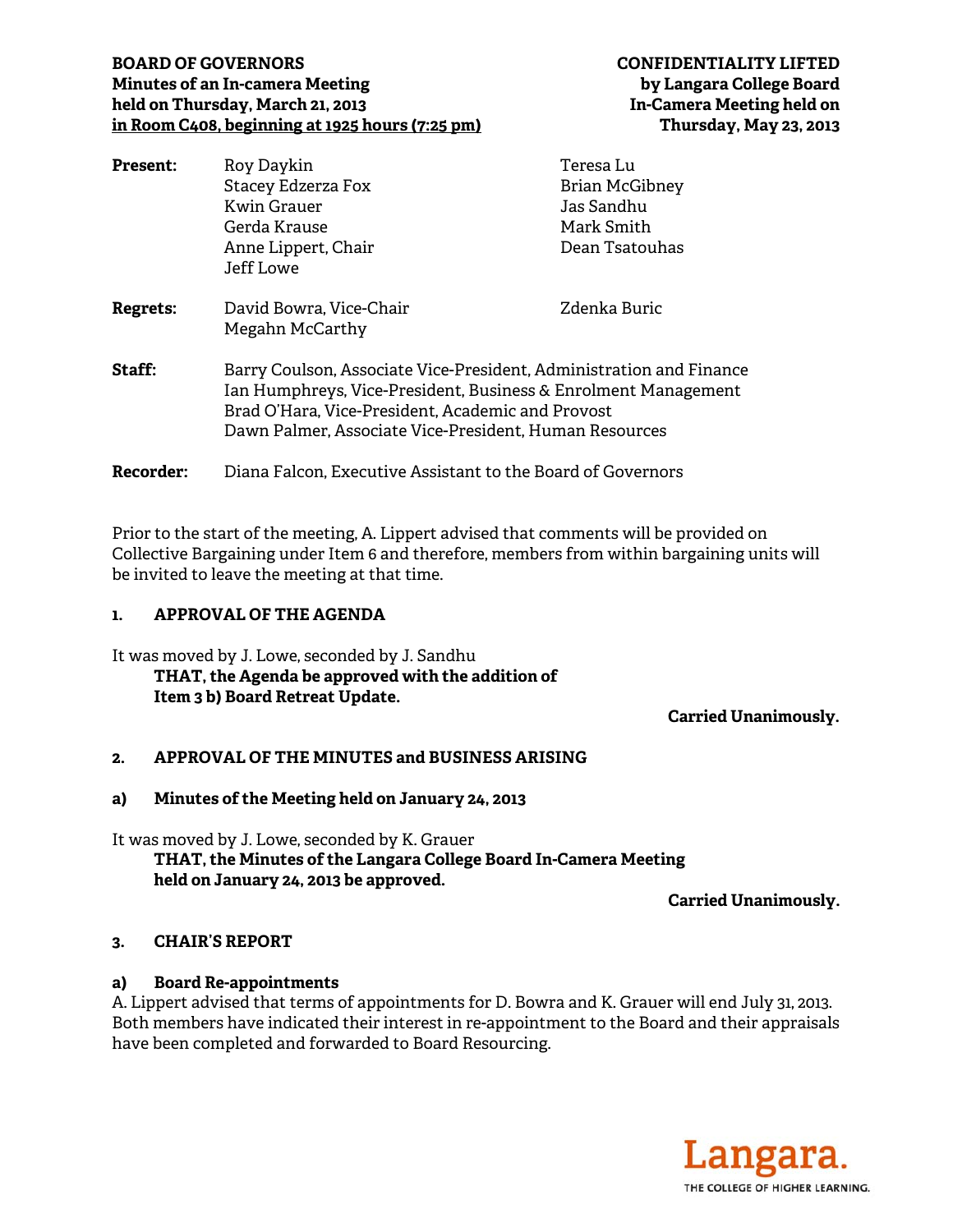## **b) Board Retreat Update**

A. Lippert highlighted the draft agenda for the Board Retreat being held on April 12-13, 2013, noting that Executive members will provide a review of the 2012/13 institutional objectives and 2013/14 priorities during the morning session. The afternoon session will be facilitated by Liz Watson of Watson Inc., who will educate Board members on modern trends and leading practices in academic governance, provide Board members with an opportunity to discuss current practices, and identify opportunities to improve overall governance at Langara. Board members were advised that an electronic questionnaire that will include open-ended questions that address broad areas of governance effectiveness will be forwarded in advance of the retreat to gather information and feedback on current governance practice.

#### **4. PRESIDENT'S REPORT**

R. Daykin noted that with ongoing changes in revenue structure, the college's risk changes as it becomes more dependent on non-government revenue sources. He advised that with the previously announced re-organization of the Executive team, K. Jang has moved into a new role where she will be responsible for providing leadership in the assessment of risk by the organization, , handling legal issues, and for ensuring policies are current and reflect industry best practices.. She has started and will continue to transition Board responsibilities to D. Falcon.

## **5. LIFTING OF CONFIDENTIALITY**

#### **a) Lifting of Confidentiality of January 24, 2013 Minutes**

It was moved by K. Grauer, seconded by J. Sandhu

## **THAT, confidentiality be lifted on the Minutes of the Langara College Board In-Camera Meeting held on January 24, 2013.**

#### **Carried Unanimously**

At 1940 hours (7:40 pm) G. Krause, B. McGibney, and M. Smith were asked to leave the meeting in light of the discussion to be held during the Update on Collective Bargaining.

#### **6. UPDATE ON COLLECTIVE BARGAINING**

#### **a) Ratification of Langara Faculty Association Tentative Agreement**

D. Palmer provided an update on collective bargaining with the Langara Faculty Association noting that the union has ratified a two-year collective agreement. Once the agreement is ratified by the College Board, it will be forwarded to the Post-Secondary Employers' Association (PSEA) for approval.

It was moved by T. Lu, seconded by K. Grauer

**THAT, the College Board ratify the terms of the tentative agreement with the Langara Faculty Association.** 

**Carried Unanimously.**